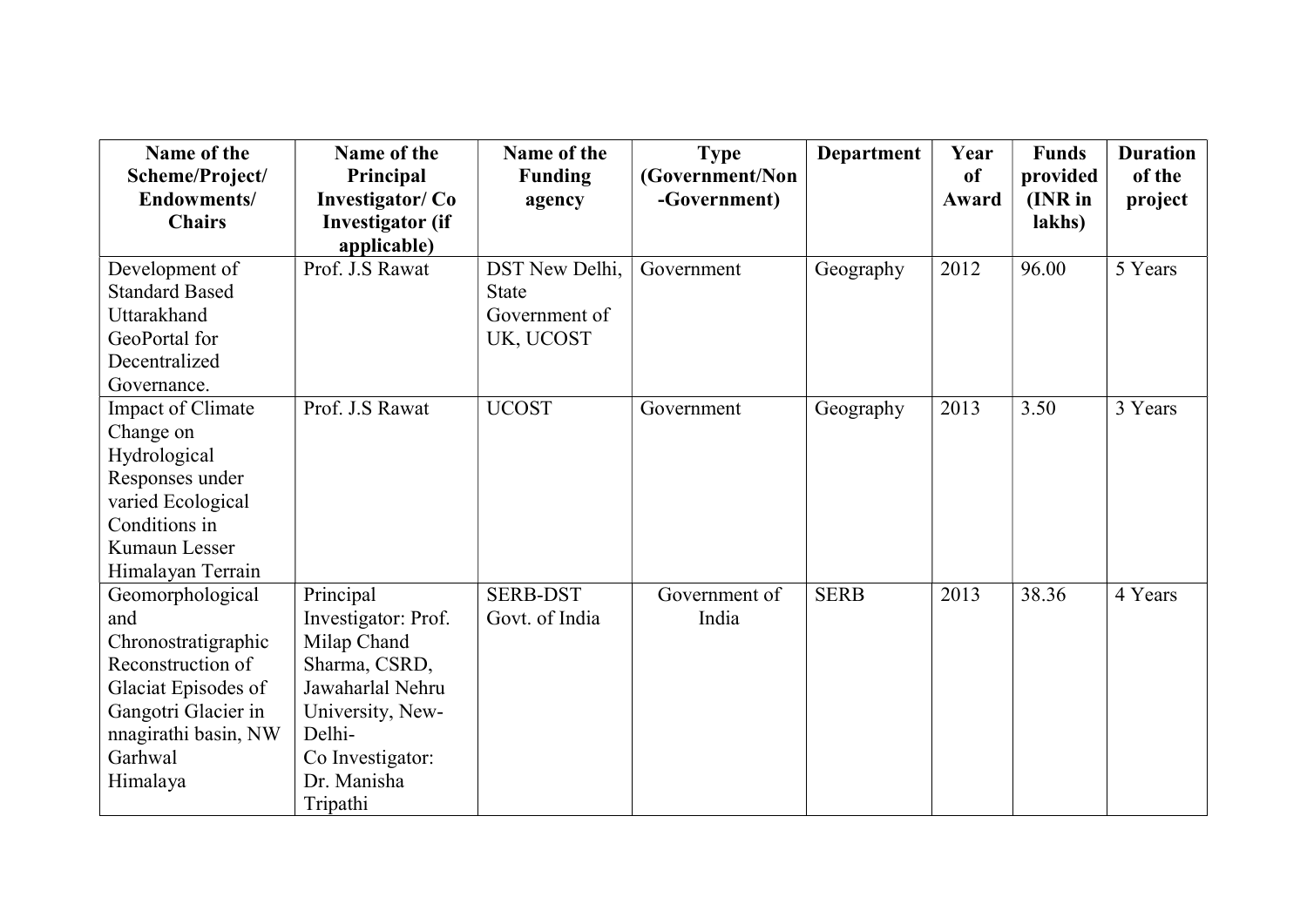| Establishment of       | Prof. N. G. Sahoo | <b>MPLAD</b> Fund | Government | Chemistry    | 2015 | 50.00 | 1 Year  |
|------------------------|-------------------|-------------------|------------|--------------|------|-------|---------|
| Nanoscience and        |                   | (Ho'ble M.P.      |            |              |      |       |         |
| Nanotechnology         |                   | Tarun Vijay)      |            |              |      |       |         |
| Centre @ Kumaun        |                   |                   |            |              |      |       |         |
| University             |                   |                   |            |              |      |       |         |
| <b>DEAD Box RNA</b>    | Dr. Mukesh Samant | Science and       | Government | Zoology      | 2015 | 26.24 | 3 Years |
| helicase: Putative     |                   | Engineering       |            |              |      |       |         |
| genetically modified   |                   | Research          |            |              |      |       |         |
| attenuated vaccine     |                   | Boarad (SERB-     |            |              |      |       |         |
| candidate or Drug      |                   | DST)              |            |              |      |       |         |
| target against         |                   |                   |            |              |      |       |         |
| Protozoan parasite     |                   |                   |            |              |      |       |         |
| Leishmania.            |                   |                   |            |              |      |       |         |
| Characterization of    | Dr. Neha Rani     | UGC startup       | Government | Zoology      | 2015 | 6.00  | 2 Years |
| Major                  | Tomar             | grant             |            |              |      |       |         |
| Histocompatibility     |                   |                   |            |              |      |       |         |
| complex-II coding      |                   |                   |            |              |      |       |         |
| variants in native     |                   |                   |            |              |      |       |         |
| sheep breeds.          |                   |                   |            |              |      |       |         |
| <b>UGC-MRP</b>         | Dr. Mahendra Rana | UGC, New          | Government | Pharmaceuti  | 2015 | 6.196 | 3 Years |
| (Pharmacognostical,    | (Principal        | Delhi             |            | cal Sciences |      |       |         |
| Phytochemical and      | Investigator)     |                   |            |              |      |       |         |
| Ethnopharmacologica    |                   |                   |            |              |      |       |         |
| l investigations on    |                   |                   |            |              |      |       |         |
| Marchantia species     |                   |                   |            |              |      |       |         |
| growing in Kumaun      |                   |                   |            |              |      |       |         |
| Himalayas)             |                   |                   |            |              |      |       |         |
| A study on some        | Dr.G.C.Shah       | G.B. Pant         | Government | Chemistry    | 2016 | 12.99 | 3 Years |
| antioxidant and        |                   | Institute of      |            |              |      |       |         |
| antimicrobial activity |                   | H.E.Devlopment    |            |              |      |       |         |
| bearing aromatic and   |                   | , Kosi, Almora.   |            |              |      |       |         |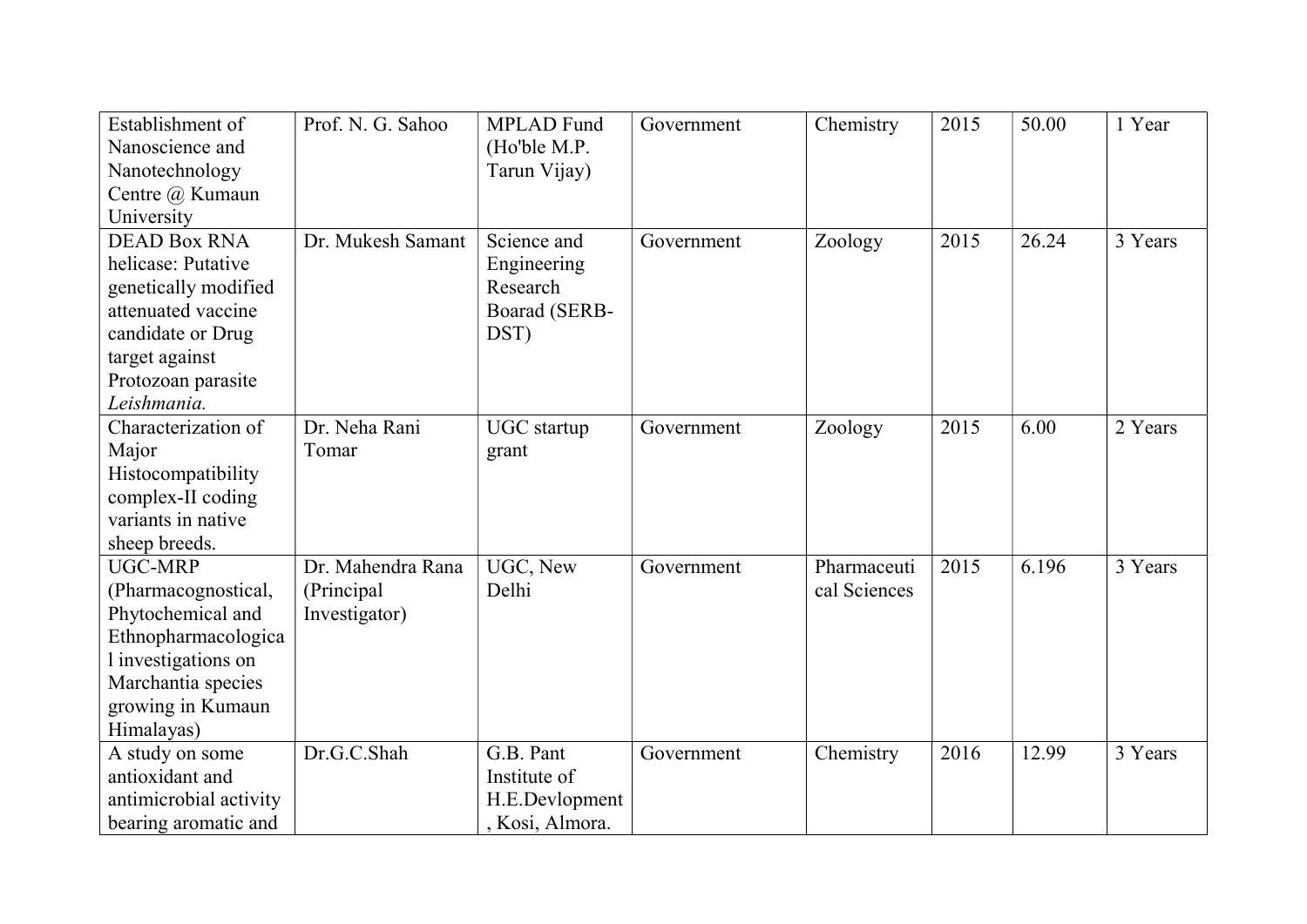| medicinal plants of<br>North-West<br>Himalaya.                                                                                                                                            |                          |                                                                                                    |            |           |      |        |         |
|-------------------------------------------------------------------------------------------------------------------------------------------------------------------------------------------|--------------------------|----------------------------------------------------------------------------------------------------|------------|-----------|------|--------|---------|
| Ecological,<br>taxonomical and<br>ethnobotanical study<br>of wild edible plants<br>of Nainital district of<br>Uttarakhand, India                                                          | Prof. Lalit M.<br>Tewari | G. B. Pant<br>Institute of H.E.<br>Devlopmen,<br>Kosi, Almora.                                     | Government | Botany    | 2016 | 13.65  | 3 Years |
| Studies on<br>optimization of<br>drying conditions for<br>high quality basil oil                                                                                                          | Dr. Geeta Tewari         | Kumaun<br>University,<br>Nainital<br>under<br>Innovative<br>Research<br>Activities<br>Scheme (UGC) | Government | Chemistry | 2016 | 1.05   | 1 Year  |
| Smart Synthesis of<br>Carbon Nanomaterial<br>Along With the<br>Production of High<br>Value Added Fuel<br>and Additives for the<br><b>Concrete Mixture</b><br>from WASTE<br><b>PLASTIC</b> | Prof. N. G. Sahoo        | GBPNIHESD,<br>NMHS, Kosi-<br>Katarmal,<br>MoEF&CC                                                  | Government | Chemistry | 2016 | 224.00 | 4 Years |
| Morphological and<br>molecular based<br>taxonomic Studies on<br>parasitic eulophids                                                                                                       | Dr.Sandeep Kumar         | Science and<br>Engineering<br>Research<br>Boarad (SERB-                                            | Government | Zoology   | 2016 | 11.00  | 2 Years |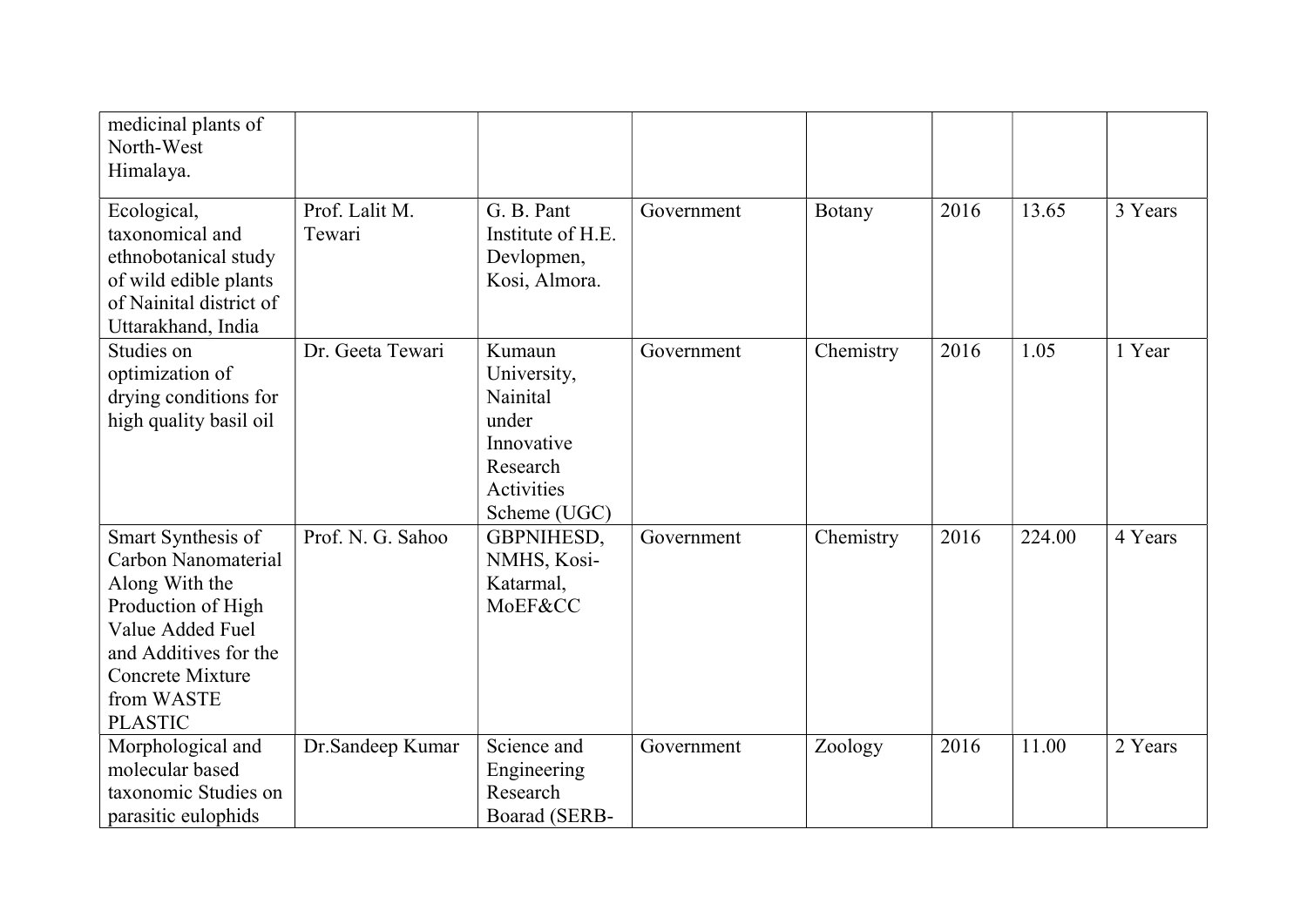| (Hymenoptera:<br>Eulophidae) of<br>mountainous region<br>of Uttarakhand and<br>Parasitic efficacy of |                   | DST)            |            |              |      |       |          |
|------------------------------------------------------------------------------------------------------|-------------------|-----------------|------------|--------------|------|-------|----------|
| these parasites for                                                                                  |                   |                 |            |              |      |       |          |
| major agricultural                                                                                   |                   |                 |            |              |      |       |          |
| Insect-pests                                                                                         |                   |                 |            |              |      |       |          |
| Molecular                                                                                            | Prof. Veena Pande | <b>UCB</b>      | Government | Department   | 2016 | 7.699 | 3 Years  |
| characterization and                                                                                 | (PI)              |                 |            | of           |      |       |          |
| fatty acid profiling of                                                                              |                   |                 |            | Biotechnolog |      |       |          |
| promising microalgal                                                                                 |                   |                 |            | y            |      |       |          |
| species for biodiesel                                                                                |                   |                 |            |              |      |       |          |
| production from the                                                                                  |                   |                 |            |              |      |       |          |
| fresh water lake,                                                                                    |                   |                 |            |              |      |       |          |
| Nainital,                                                                                            |                   |                 |            |              |      |       |          |
| Uttarakhand"                                                                                         |                   |                 |            |              |      |       |          |
| Development of                                                                                       | Dr. Santosh K.    | UGC-minor       | Government | Biotechnolog | 2016 | 1.25  | 1 Year   |
| reporter systems for                                                                                 | Upadhyay          | grant (through  |            | y            |      |       |          |
| screening of anti-                                                                                   |                   | Kumaun          |            |              |      |       |          |
| metastatic and drug-                                                                                 |                   | University-     |            |              |      |       |          |
| resensitizingphyto-                                                                                  |                   | Innovative res. |            |              |      |       |          |
| chemicals from                                                                                       |                   | scheme)         |            |              |      |       |          |
| Uttarakhand-flora                                                                                    |                   |                 |            |              |      |       |          |
| <b>SUPPORT FOR</b>                                                                                   | Dr. Mahendra Rana | Directorate of  | Government | Pharmaceuti  | 2016 | 3.00  | 6 Months |
| <b>STATISTICAL</b>                                                                                   | (Principal        | Economics and   |            | cal Sciences |      |       |          |
| <b>STRENGTHENING</b>                                                                                 | Investigator)     | Statistics,     |            |              |      |       |          |
| (SSS) PROJECT                                                                                        |                   | Uttarakhand     |            |              |      |       |          |
| (Status of the Health                                                                                |                   | Government,     |            |              |      |       |          |
| and Pharmaceutical                                                                                   |                   | Dehradun        |            |              |      |       |          |
| Care in the Hills of                                                                                 |                   |                 |            |              |      |       |          |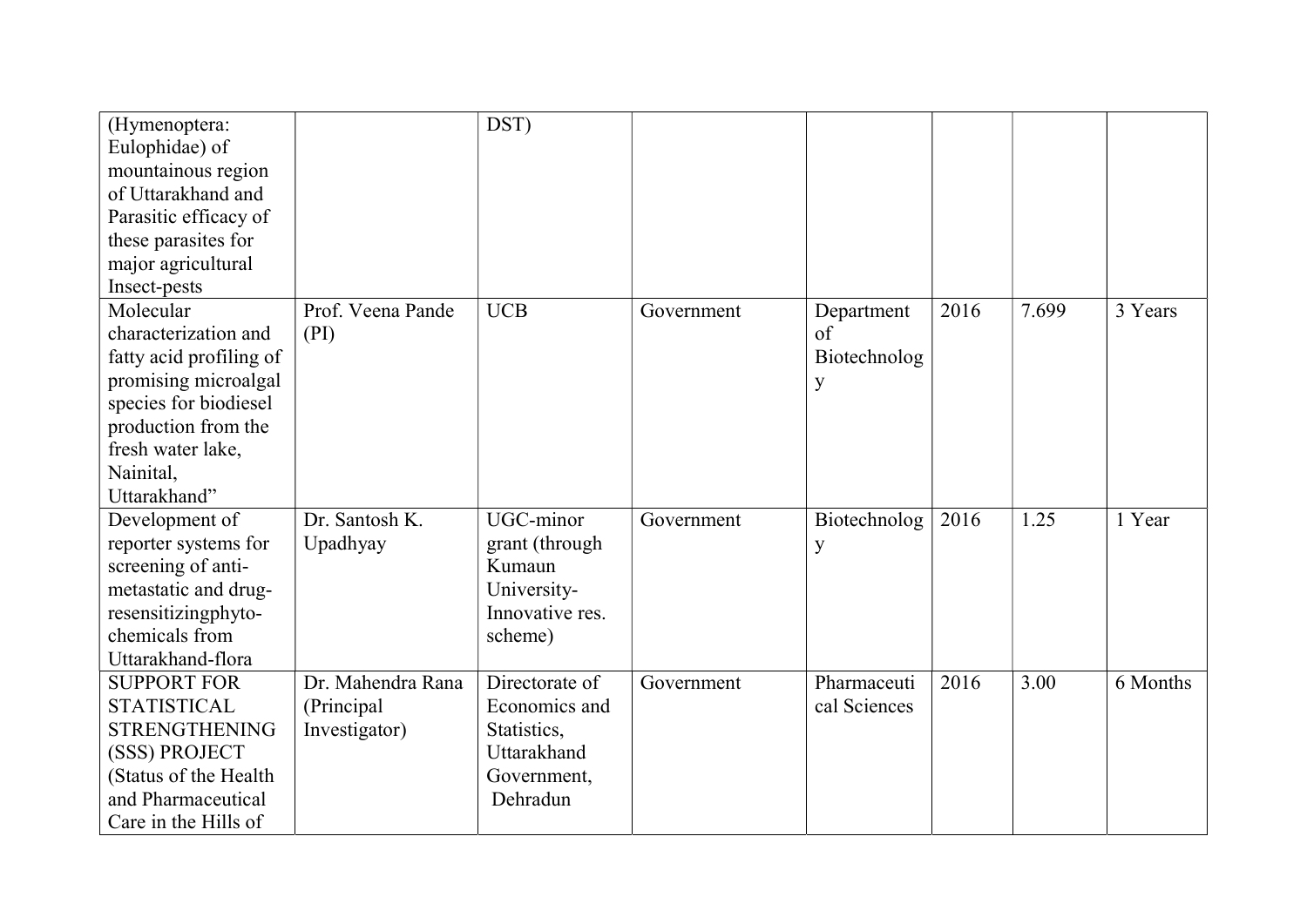| Uttarakhand)                               |                   |                                 |            |                             |      |        |          |
|--------------------------------------------|-------------------|---------------------------------|------------|-----------------------------|------|--------|----------|
| <b>SUPPORT FOR</b>                         | Dr. Mahendra Rana | Directorate of<br>Economics and | Government | Pharmaceuti<br>cal Sciences | 2016 | 3.00   | 6 Months |
| <b>STATISTICAL</b><br><b>STRENGTHENING</b> | (Co - Principal   | Statistics,                     |            |                             |      |        |          |
| (SSS) PROJECT                              | Investigator)     | Uttarakhand                     |            |                             |      |        |          |
| (Assessment of Core                        |                   | Government,                     |            |                             |      |        |          |
| Competency of Skills                       |                   | Dehradun                        |            |                             |      |        |          |
| and Natural                                |                   |                                 |            |                             |      |        |          |
| Resources of the                           |                   |                                 |            |                             |      |        |          |
| Districts)                                 |                   |                                 |            |                             |      |        |          |
| <b>SUPPORT FOR</b>                         | Dr. Mahendra Rana | Directorate of                  | Government | Pharmaceuti                 | 2016 | 3.00   | 6 Months |
| <b>STATISTICAL</b>                         | (Co - Principal   | Economics and                   |            | cal Sciences                |      |        |          |
| <b>STRENGTHENING</b>                       | Investigator)     | Statistics,                     |            |                             |      |        |          |
| (SSS) PROJECT                              |                   | Uttarakhand                     |            |                             |      |        |          |
| (Revisiting Hill                           |                   | Government,                     |            |                             |      |        |          |
| Agriculture,                               |                   | Dehradun                        |            |                             |      |        |          |
| Medicinal &                                |                   |                                 |            |                             |      |        |          |
| <b>Aromatic Plants and</b>                 |                   |                                 |            |                             |      |        |          |
| Traditional                                |                   |                                 |            |                             |      |        |          |
| Knowledge System)                          |                   |                                 |            |                             |      |        |          |
| UGC-12th Plan                              | Dr. Mahendra Rana | UGC 12 <sup>th</sup> Plan       | Government | Pharmaceuti                 | 2016 | 1.20   | 12       |
| <b>Innovative Research</b>                 | (Principal        | Through                         |            | cal Sciences                |      |        | Months   |
|                                            | Investigator)     | IQAC                            |            |                             |      |        |          |
|                                            |                   | Kumaun                          |            |                             |      |        |          |
|                                            |                   | University,                     |            |                             |      |        |          |
|                                            |                   | Nainital                        |            |                             |      |        |          |
| Medium Grants (MG)                         | Dr. Mahendra Rana | National                        | Government | Pharmaceuti                 | 2016 | 197.88 | 3 Years  |
| Projects, (Environmen                      | (Co - Principal   | Mission on                      |            | cal Sciences                |      |        |          |
| tally Sustainable                          | Investigator)     | Himalayan                       |            |                             |      |        |          |
| Smart Synthesis of                         |                   | Studies, Govt. of               |            |                             |      |        |          |
| Carbon Nano                                |                   | India                           |            |                             |      |        |          |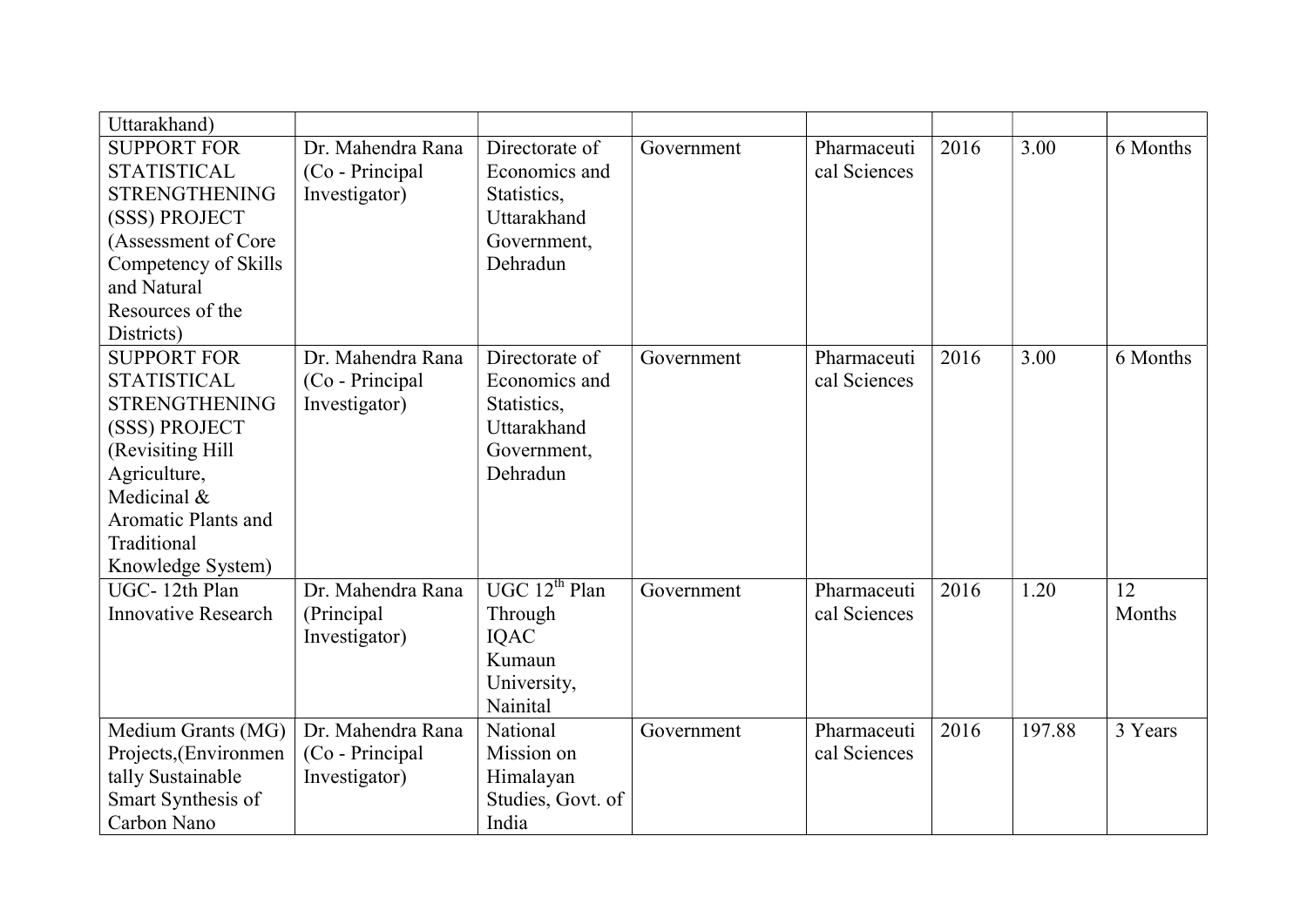| material along with<br>the production of<br>High Value Added<br><b>Fuel and Additives</b><br>for the Concrete<br>Mixture from Waste<br>Plastic, Hazardous<br>Waste Around the<br>Himalayan Region) |                                                      |                                                                                                |            |                             |      |       |         |
|----------------------------------------------------------------------------------------------------------------------------------------------------------------------------------------------------|------------------------------------------------------|------------------------------------------------------------------------------------------------|------------|-----------------------------|------|-------|---------|
| Chemical Analysis,<br>Development of<br>Quality Standards for<br>Identification, Safety<br>and Efficacy of Some<br><b>High Altitude</b><br><b>Medicinal Plants</b>                                 | Dr Archana N Sah<br>(Co - Principal<br>Investigator) | Kumaun<br>University<br>Nainital under<br>Innovative<br>Research<br>Activities<br>Scheme (UGC) | Government | Pharmaceuti<br>cal Sciences | 2016 | 1.25  | 1 Year  |
| Impact of Climate<br>Change on<br>Hydrological<br>Responses: A case<br>study from the Upper<br>Kosi Watershed,<br>Uttarakhand.                                                                     | Prof. J.S Rawat                                      | <b>USERC</b>                                                                                   | Government | Geography                   | 2017 | 5.00  | 3 Years |
| Sustainable approach<br>for cleanup of metal<br>polluted soils using<br>basil species with<br>respect to their<br>genetic diversity                                                                | Prof. Chitra Pande                                   | G. B. Pant<br>Institute of H.E.<br>Devlopment,<br>Kosi, Almora.                                | Government | Chemistry                   | 2017 | 9.955 | 3 Years |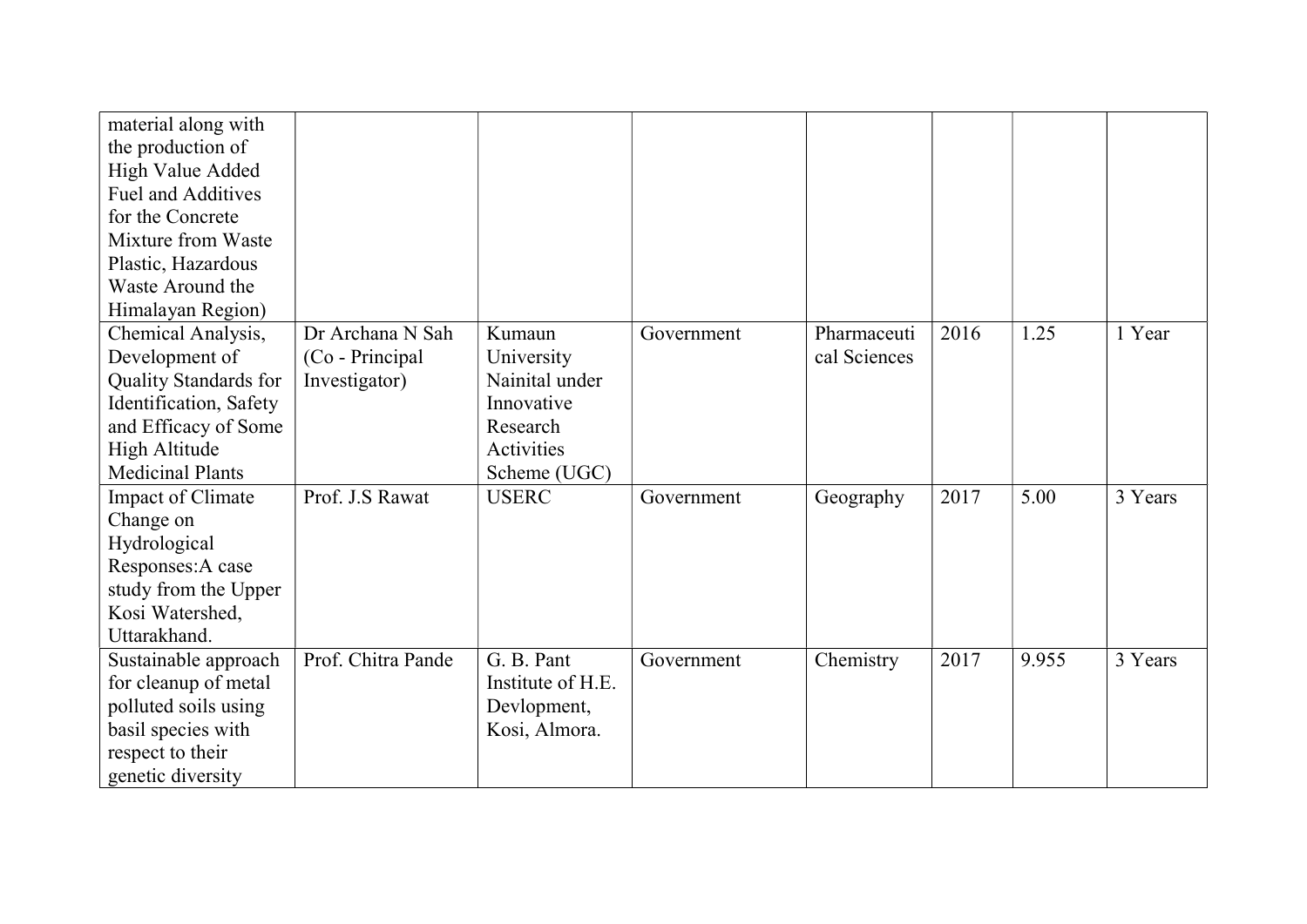| Urban Growth, Land-<br>Use Change, and<br>Growing<br>Vulnerability in the<br>Greater Himalaya<br><b>Mountain Range</b><br>Across India, Nepal,<br>and Bhutan                                       | Prof. P. C. Tiwari                                                                                                       | National<br>Aeronautics and<br>Space<br>Administration<br>[NASA], USA                     | Government of<br><b>USA</b> | <b>NASA</b>       | 2017 | Funding<br>to US<br>Partner<br>[Yale]<br>Universit<br>y, USA]      | 4 Years |
|----------------------------------------------------------------------------------------------------------------------------------------------------------------------------------------------------|--------------------------------------------------------------------------------------------------------------------------|-------------------------------------------------------------------------------------------|-----------------------------|-------------------|------|--------------------------------------------------------------------|---------|
| <b>Sustainable Resource</b><br>Use in Arctic and<br><b>High Mountain Areas</b><br>in partnership with<br>Institutions in Europe<br>and Russia                                                      | Prof. P. C. Tiwari                                                                                                       | European Union<br>[EU], Brussels                                                          | European Union              | European<br>Union | 2018 | 50.00                                                              | 4 Years |
| Centre for<br>Sustainable<br>Treatment, Reuse and<br>Management for<br>Efficient, Affordable<br>and Synergistic<br>solutions for Water<br>(Water-IC for Sutram<br>of Easy Water), in IIT<br>Madras | Prof. N. G. Sahoo<br>(Project Partner)<br>Indian PIs. Prof.<br>Ligy Philip and<br>Prof. T. Pradeep,<br><b>IIT Madras</b> |                                                                                           | Government                  | Chemistry         | 2018 | 31.04                                                              | 4 Years |
| Joint Indo-Norwegian<br>research and<br>education on water-<br>related changes in<br>Himalaya                                                                                                      | Prof. P. C. Tiwari                                                                                                       | Norwegian Cent<br>re for<br>International<br>Cooperation in<br>Education [SIU],<br>Norway | Government of<br>Norway     | <b>SIU</b>        | 2018 | Funding<br>to<br>Norwegi<br>an<br>Partner<br>[Bergen]<br>Universit | 3 Years |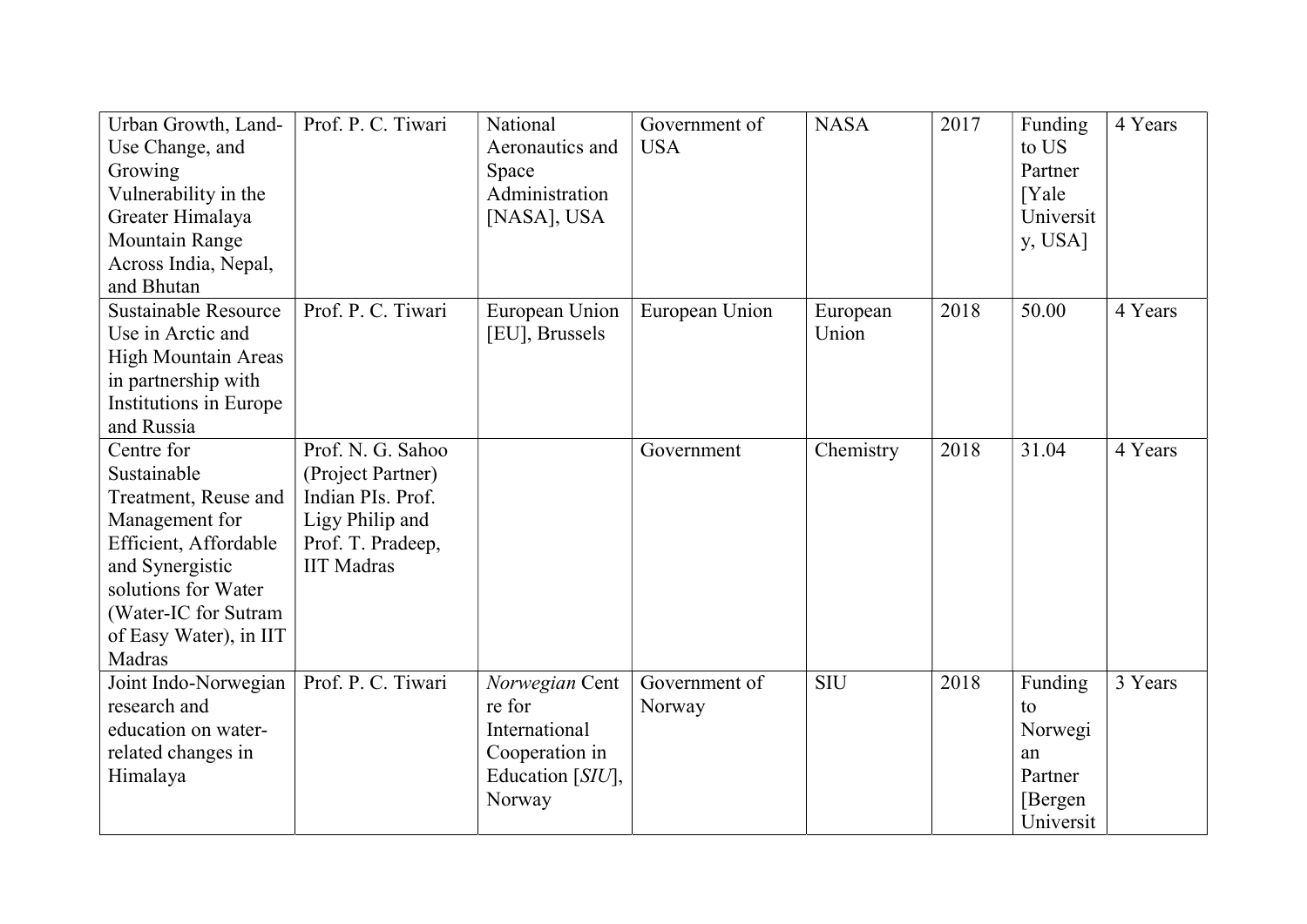|                                                                                                                                                                                                                                                       |                            |                                                   |                       |                       |      | y,<br>Norway]                                                      |         |
|-------------------------------------------------------------------------------------------------------------------------------------------------------------------------------------------------------------------------------------------------------|----------------------------|---------------------------------------------------|-----------------------|-----------------------|------|--------------------------------------------------------------------|---------|
| Drought Assessment<br>and Adaptive<br>Resource<br>Management in<br>Uttarakhand<br>Himalaya                                                                                                                                                            | Prof. P. C. Tiwari         | U.K. Royal<br>Society,<br>London, U.K             | Government of<br>U.K. | U.K. Royal<br>Society | 2018 | Funding<br>to U.K.<br>Partner<br>[Newcast]<br>le<br>Universit<br>y | 3 Years |
| To Establish a DNA-<br>Barcoding and<br>Chemotaxonomy<br>Empowered<br>Herbarium of Lichen-<br>Species of<br>Uttarakhand-<br>Himalayan and<br>Development of a<br>Resource Group for<br>Conservation and<br>Characterization of<br>Lichen-Biodiversity | Dr. Santosh K.<br>Upadhyay | <b>NMHS</b><br>(MoEF&CC)                          | Government            | Biotechnolog<br>y     | 2018 | 60.66                                                              | 3Years  |
| AMultidimensional<br>Remediation and<br><b>Innovative Tailoring</b><br>of Materialistic<br>Waste (AMRITAM):<br>An Innovative<br>Approach for the                                                                                                      | Prof. N. G. Sahoo          | GBPNIHESD,<br>NMHS, Kosi-<br>Katarmal,<br>MoEF&CC | Government            | Chemistry             | 2019 | 350.00                                                             | 3 Years |